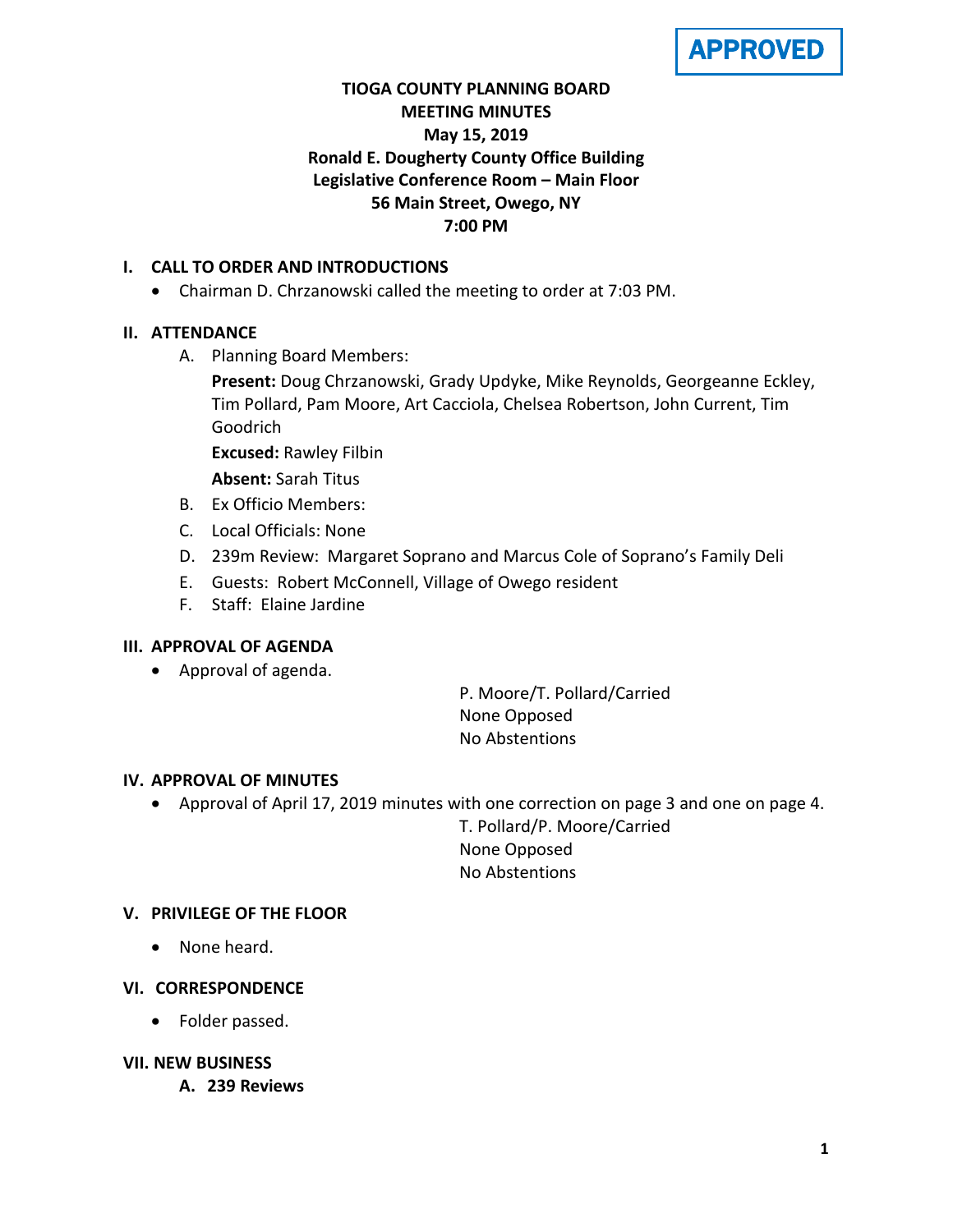## **1. County Case 2019-006NA: Village of Owego, Rezoning, Village Board of Trustees**

E. Jardine explained to the TCPB members that since this Board had recommended approval of rezoning of this specific parcel from R2 to Industrial in 2010 with County Case 2010-18, there was no need to provide a duplicate recommendation and sent the case back to the Village of Owego Board of Trustees to act without a current TCPB recommendation. Nearby resident, Robert McConnell spoke and said that in 2015, the County Planning Board recommended disapproval of rezoning the property from R3 to Industrial. E. Jardine stated she had not found that case in 2015, only the request to rezone from R2 to R3. The TCPB stated by consensus that they reaffirmed the recommendation for approval of the property rezoning from R2 to Industrial in 2010. While not an official vote, the documents the County Planning Board's position on this action.

# **2. County Case 2019-007: Village of Waverly, PUD Site Plan Review / Special Permit, Soprano's Family Deli**

The applicant is requesting site plan review and a special use permit to replace their existing replaceable letter-style, double-sided 4' x 8' sign located at the outer corner of their parking lot with a new digital sign. This sign will utilize the existing monument sign structure and the sign itself will be almost the same size as the existing sign  $-5' \times 8'$  and double-sided. Please see attached pictures. The neighborhood contains a mix of residential and commercial uses nearby.

Updating this prominent sign at Soprano's market demonstrates another step in the owner's continual investment and efforts to improve their property. The close proximity of the sign in relation to drivers/moving vehicles in the parking lot could potentially pose safety concerns especially with the presence of pedestrians. Therefore, it is advised that the digital display be programmed to have the least negative ambient impact in terms of brightness and frequency of changing messages, especially during nighttime hours.

E. Jardine then updated the TCPB members that the NYS DOT Site Plan Review Committee had addressed this case and provided comments that the maximum allowable nighttime luminance is 280 candelas per square meter; no animations may be displayed; and the sign shall display information pertaining only to the on-site business.

Staff recommends approval of the PUD site plan review / special permit with the conditions that the NYS DOT Region 9 Site Plan Review Committee reviews the proposal and provides comments and that the applicant's sign complies with the Village of Waverly's zoning code regarding illuminated and flashing signs.

### **Motion to recommend approval of the PUD site plan review / Special Permit:**

| J. Current/D. Chrzanowski/Carried |    |
|-----------------------------------|----|
| <b>Yes</b>                        | 10 |
| Nο                                | ŋ  |
| Abstention                        | ŋ  |

### **VIII. REPORTS**

- **A. Local Bits and Pieces**
	- **1. Town of Candor** A. Cacciola
		- Daffodil Day held on Saturday May 4 was a success despite the bad weather.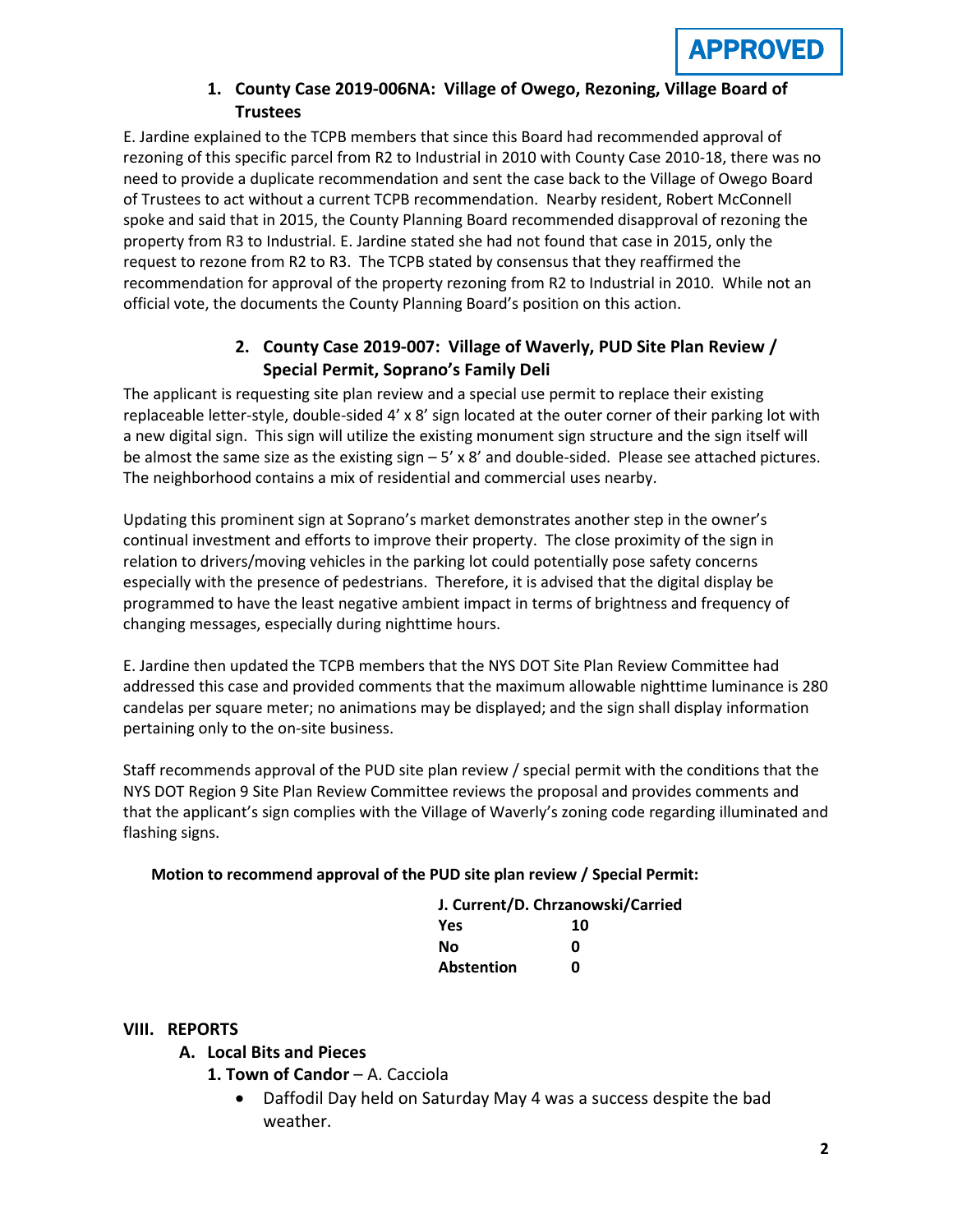

- Community Park Committee working on Town Hall Park has stalled for now.
- **2. Town of Nichols**  P. Moore
	- No report.
- **3. Town of Berkshire** T. Pollard
	- NY Rural Water Association meeting on Berkshire's Source Water Protection Plan has been postponed.
- **4. Town of Tioga –** D. Chrzanowski
	- The Lodestar Energy solar project will come before the TCPB in June.
- **5. Village of Waverly –** R. Filbin
	- Not in attendance.
- **6. Village of Owego** G. Eckley
	- No report.
- **7. Town of Newark Valley** S. Titus
	- Not in attendance.
- **8. Village of Newark Valley –** M. Reynolds
	- A new Trustee, John Tomison, was sworn in at last night's meeting.
	- USDA just completed the municipal water system audit.
- **9. Town of Owego** J. Current
	- Inquired if any of the member had experience in their municipalities regarding regulations for electric vehicle charging stations. No one had yet. Discussion ensued about how complex these stations are and how much infrastructure is needed.
- **10. Town of Barton** G. Updyke
	- No report.
- **11. Town of Richford** vacant
- **12. Spencer** T. Goodrich
	- No report.
- **B. Staff Report:** 
	- E. Jardine discussed that the EDP Department restructuring is finally complete as authorized by the County Legislature. A Community Development Specialist, Abbey